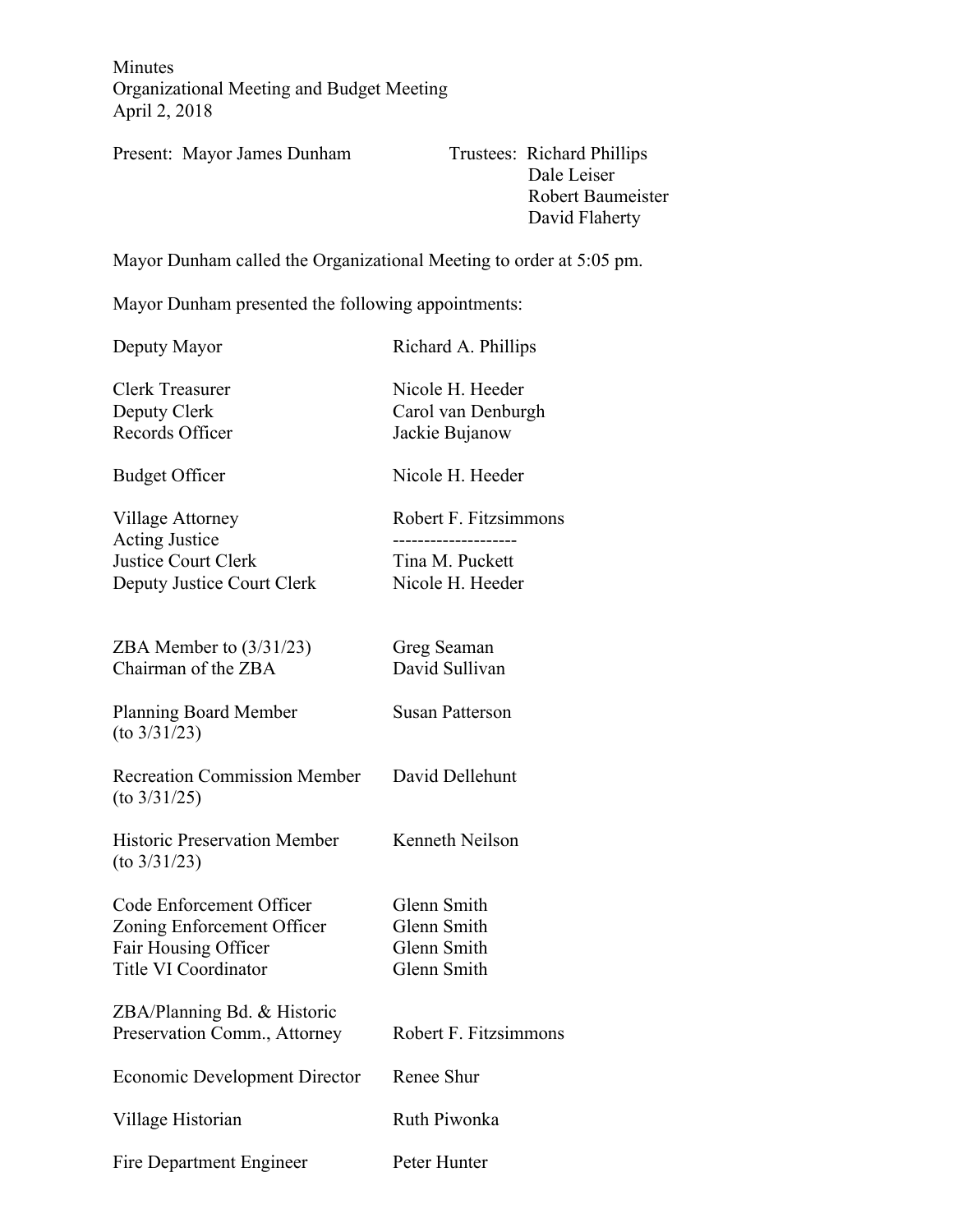| Depository                                                                     | National Union Bank of Kinderhook<br>with maximum amount allowable on<br>deposit \$2 million                                                                                                                                                                                                                                                                 |
|--------------------------------------------------------------------------------|--------------------------------------------------------------------------------------------------------------------------------------------------------------------------------------------------------------------------------------------------------------------------------------------------------------------------------------------------------------|
| <b>Official Newspaper</b>                                                      | Hudson Register Star                                                                                                                                                                                                                                                                                                                                         |
| <b>Regular Monthly Meetings</b>                                                | Second Wednesday of each month                                                                                                                                                                                                                                                                                                                               |
| Mileage Allowance                                                              | 54.5 cents per mile                                                                                                                                                                                                                                                                                                                                          |
| Member of Board of Directors<br>Kinderhook Ambulance Protection<br>District #1 | Richard A. Phillips                                                                                                                                                                                                                                                                                                                                          |
| Committee Appointments:                                                        |                                                                                                                                                                                                                                                                                                                                                              |
| Mayor Dunham                                                                   | Personnel<br><b>Streets Projects</b><br><b>Street Maintenance/Cleaning</b><br>Village Parking Lot<br>Drainage<br><b>Shade Trees</b><br>Representative on Town of Kinderhook Trails Committee<br>Representative on Town or Kinderhook<br>Economic Development Committee<br>Liaison to Historic Preservation Commission<br>Title VI<br><b>Safety Committee</b> |
| Trustee Phillips, Deputy Mayor                                                 | Fire Commissioner<br>Liaison to Town Board<br>Liaison to Planning Board<br><b>Sexual Harassment Committee</b><br>Liaison to Climate Smart Task Force<br>Village Hall<br>Insurance<br>Chairman of Safety Committee<br>Liaison to Greenway Council & Hudson<br>River Heritage<br>Representative on Joint Emergency<br><b>Planning Committee</b>                |
| <b>Trustee Leiser</b>                                                          | Grants<br><b>Water Commissioner</b><br>Sewer Commissioner<br>Commissioner of DPW<br><b>Snow Removal</b><br>DPW Garage<br>Vehicle, Machinery and Equipment<br>Leaf Pickup<br>Sidewalks                                                                                                                                                                        |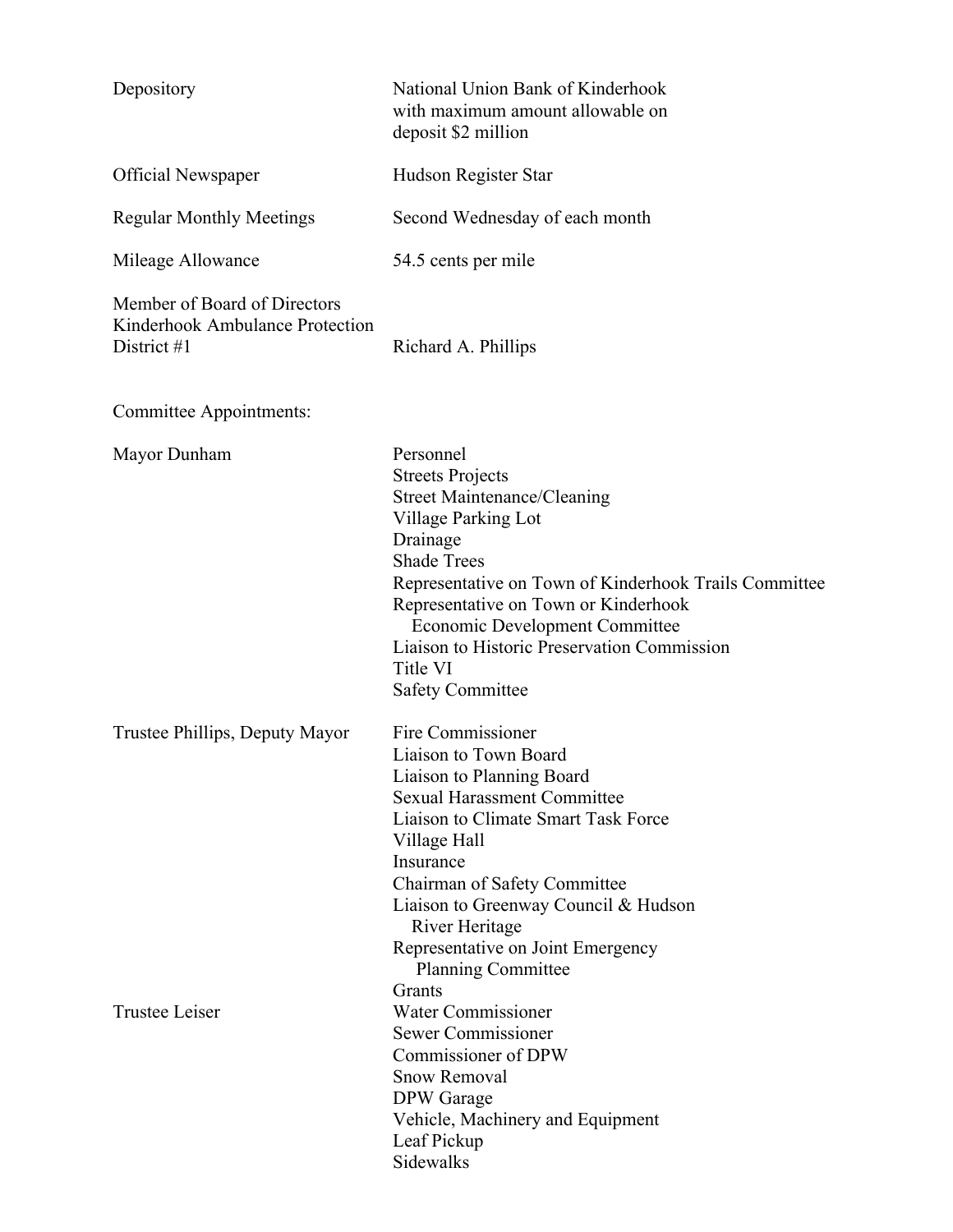| <b>Trustee Baumeister</b> | <b>Bulletin</b><br>Liaison to Recreation Commission<br><b>Street Lights</b><br>Cable TV<br>Landscape, Beautification and Decoration<br><b>Sexual Harassment Committee</b><br>Celebrations<br>Playgrounds |
|---------------------------|----------------------------------------------------------------------------------------------------------------------------------------------------------------------------------------------------------|
| <b>Trustee Flaherty</b>   | Office Technology Coordinator<br>Village Hall & Bandstand<br><b>Refuse Collection</b><br><b>Safety Committee</b><br>Liaison to Zoning Board of Appeals<br>Ground Water                                   |

Trustee Flaherty made a motion to approve the Appointments presented by Mayor Dunham; seconded by Trustee Baumeister. All voted "aye".

Trustee Phillips made the following Resolution:

RESOLUTION FOR ADVANCE APPROVAL OF CLAIMS BE IT RESOLVED that the Treasurer is authorized to pay in advance of audit of claims for public utility services, postage and freight and express charges and credit card purchases. All such claims shall be presented at the next regular meeting for audit, and the claimant and the officer incurring or approving the same shall be jointly and severely liable for any amount disallowed by the Board of Trustees.

The Resolution was seconded by Trustee Leiser. All voted "aye".

Trustee Flaherty made a motion to adjourn at the Organizational meeting at 5:07 PM and enter a Budget Meeting; seconded by Trustee Phillips. All voted "aye".

## **Budget Meeting**

The village board entered the budget meeting with a total budget of \$1,166,913.00. The total tax assessed value of the village for the 2018/2019 fiscal year is \$146,646,220. The proposed amount to be raised by taxes is \$334,797.00 with a tax rate of \$2.28303 per thousand. The following changes were made:

*General Fund* Expenses Decrease Increase

A.1110.1 Trustee Personal Service-\$800.00 A.3410.4 Fire Depart. Contractual +\$5,000(black top) A.5110.4 Street Maintenance +\$15,000(build reserve)

A motion made by Trustee Phillips to adopt the village's 2018 Final Assessment Roll received from Columbia County Real Property; seconded by Trustee Flaherty. All voted "aye".